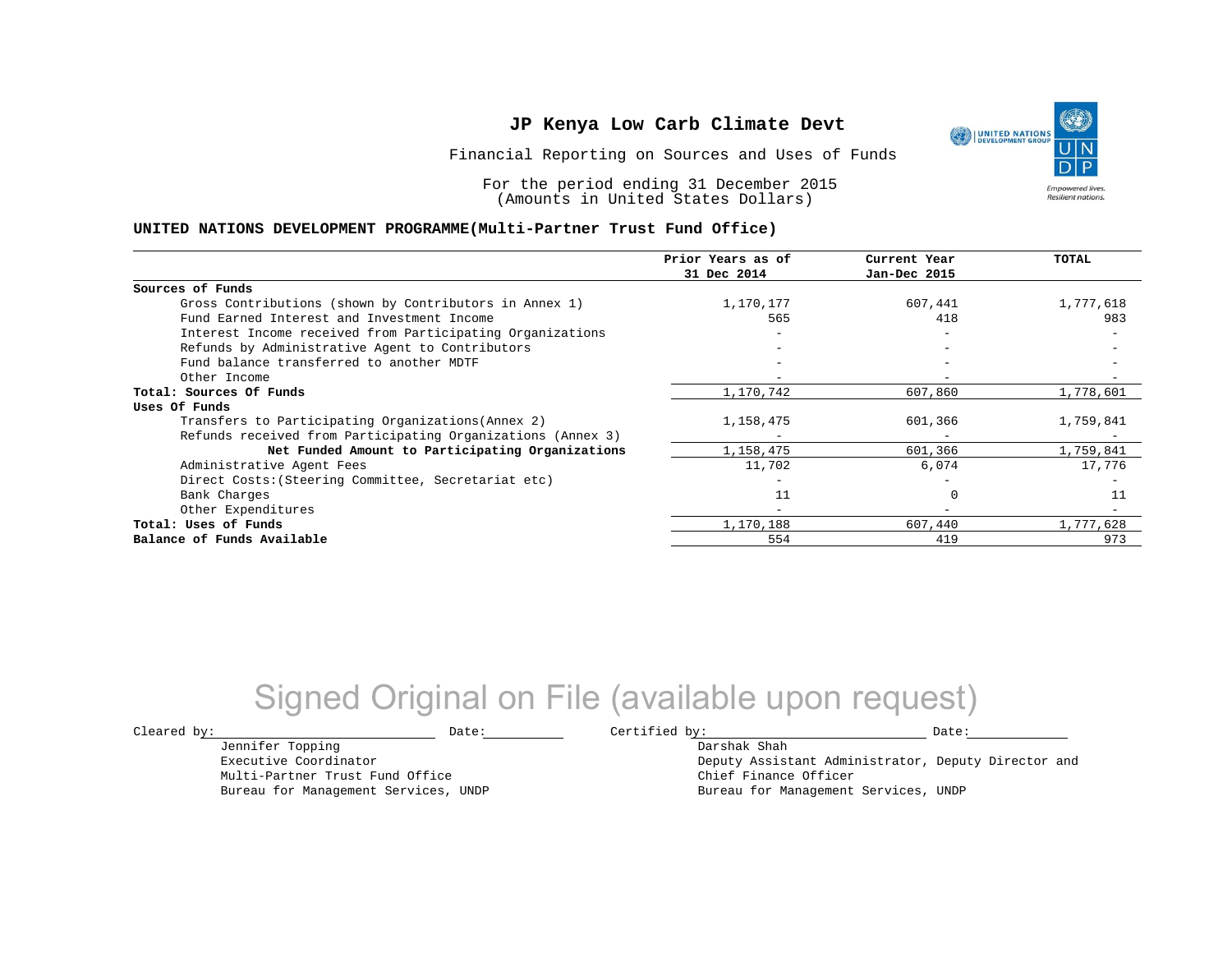

Financial Reporting on Sources and Uses of Funds

For the period ending 31 December 2015 (Amounts in United States Dollars)

### **UNITED NATIONS DEVELOPMENT PROGRAMME(Multi-Partner Trust Fund Office)**

**Annex - 1: Gross Contributions**

|                                | Prior Years as of | Current Year | TOTAL     |
|--------------------------------|-------------------|--------------|-----------|
|                                | 31 Dec 2014       | Jan-Dec 2015 |           |
| Contributors                   |                   |              |           |
| DEPARTMENT FOR INT'L DEVELOPME | 1,170,177         | 607,441      | 1,777,618 |
| Total: Contributions           | 1,170,177         | 607,441      | 1,777,618 |

## Signed Original on File (available upon request)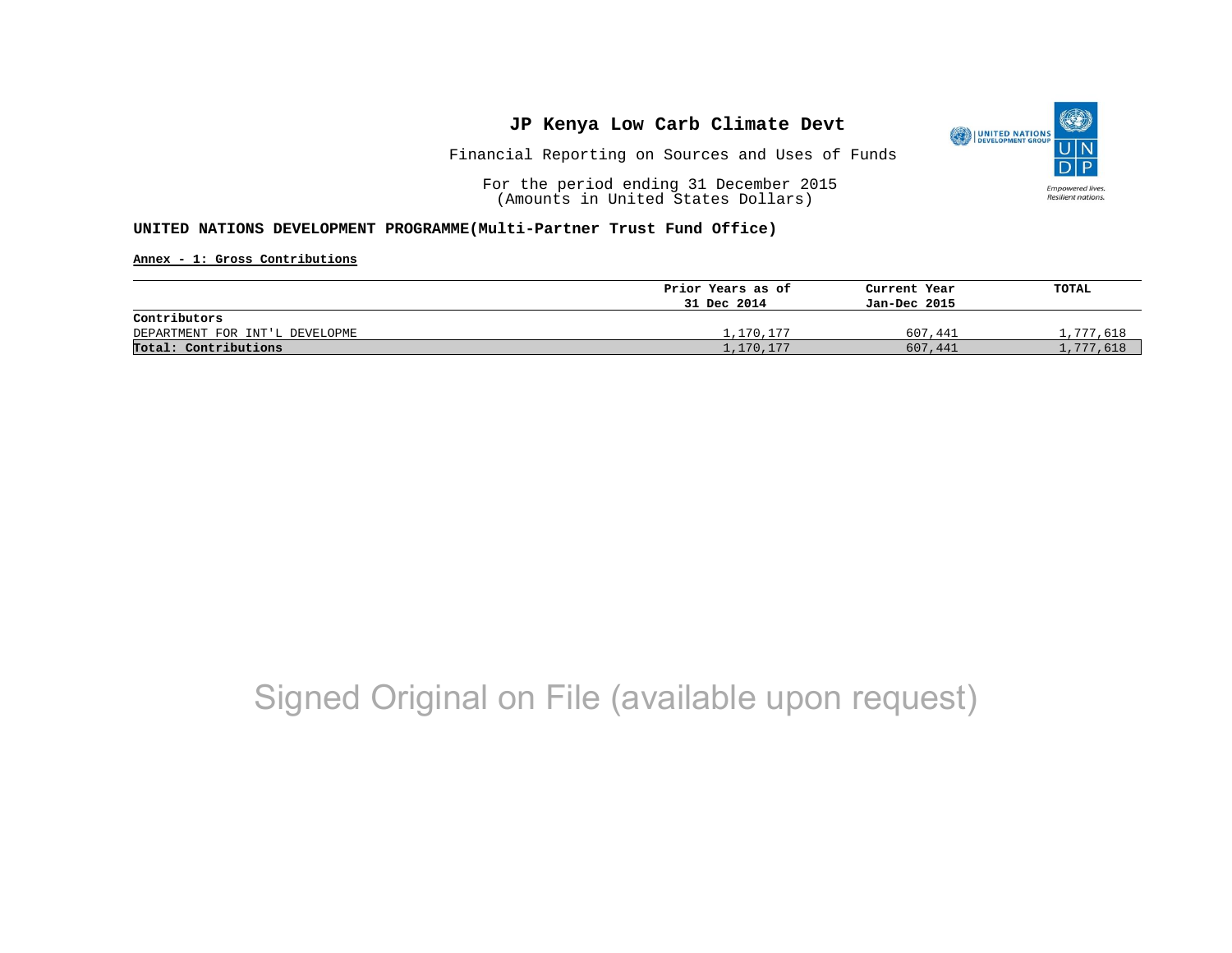

Financial Reporting on Sources and Uses of Funds

For the period ending 31 December 2015 (Amounts in United States Dollars)

#### **UNITED NATIONS DEVELOPMENT PROGRAMME(Multi-Partner Trust Fund Office)**

### **Annex - 2: Transfers to Participating Organizations**

|                                                | Prior Years as of | Current Year | TOTAL     |
|------------------------------------------------|-------------------|--------------|-----------|
|                                                | 31 Dec 2014       | Jan-Dec 2015 |           |
| ILO                                            | 210,829           | 122,505      | 333,334   |
| UNDP                                           | 631,454           | 314,852      | 946,306   |
| UNEP                                           | 175,448           | 99,104       | 274,552   |
| UNESCO                                         | 84,329            | 35,383       | 119,712   |
| UNHABITAT                                      | 56,415            | 29,522       | 85,937    |
| Total Transfers to Participating Organizations | 1,158,475         | 601,366      | 1,759,841 |

# Signed Original on File (available upon request)